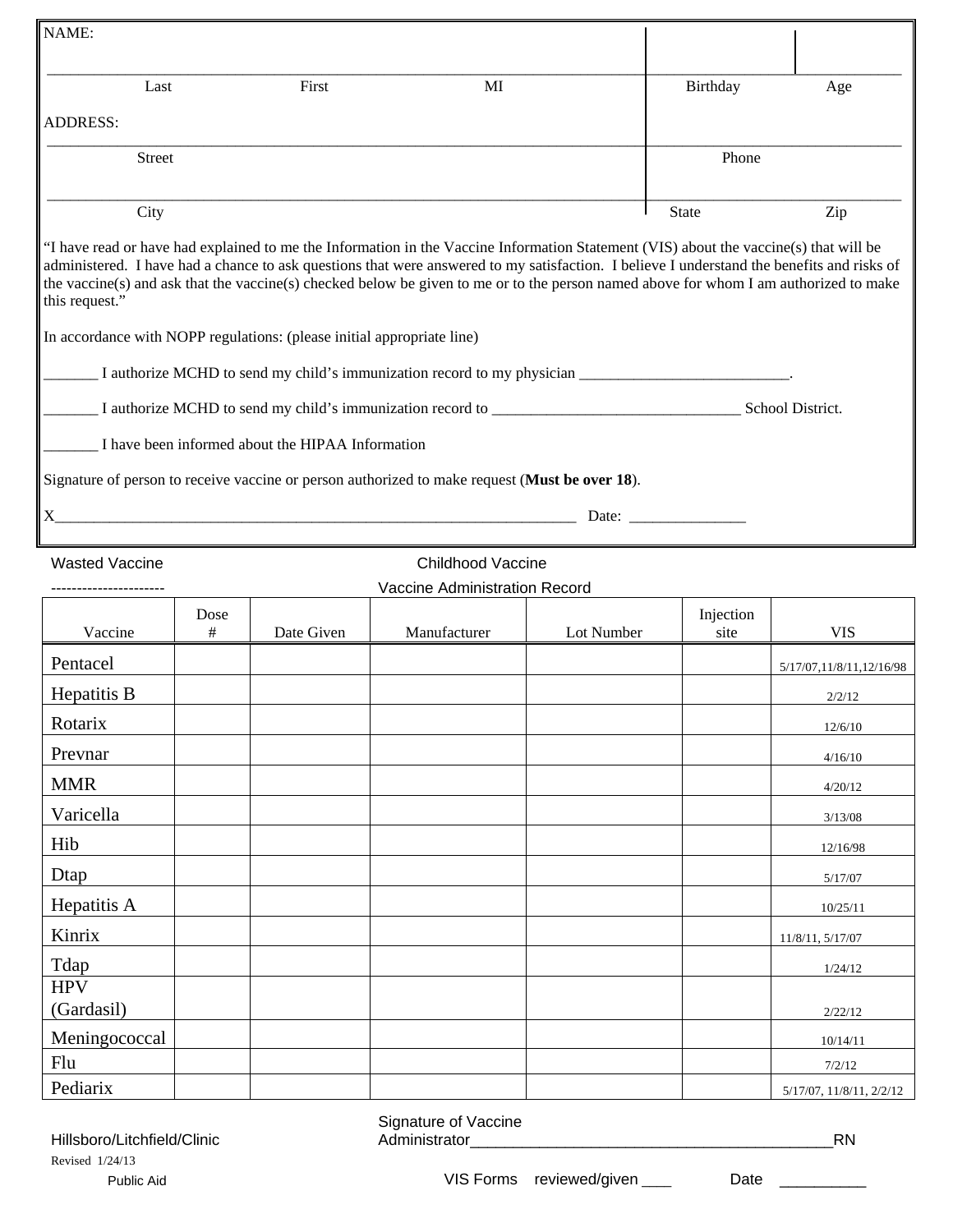| Name of Recipient                                                                                                                                                                                                 | D/O/B |              | $M \square F \square$ |  |
|-------------------------------------------------------------------------------------------------------------------------------------------------------------------------------------------------------------------|-------|--------------|-----------------------|--|
|                                                                                                                                                                                                                   |       | Yes          | N <sub>0</sub>        |  |
| 1. Is the child sick with something more than just a cold?                                                                                                                                                        |       | □            | □                     |  |
| 2. Is the child running a fever? Temperature                                                                                                                                                                      |       | П            | $\Box$                |  |
| 3. Does the child have any type of rash?                                                                                                                                                                          |       | □            | □                     |  |
| 4. Has the child received an immunization within the last six (6) weeks?                                                                                                                                          |       | □            | $\Box$                |  |
| 5. Does the child have cancer, leukemia or lymphoma?                                                                                                                                                              |       | □            | □                     |  |
| 6. Does the child have a disease that lowers the body's resistance to infection?                                                                                                                                  |       | $\Box$       | $\Box$                |  |
| 7. Is the child taking drugs that lowers the body's resistance to infection,                                                                                                                                      |       |              |                       |  |
| such as cortisone or prednisone.                                                                                                                                                                                  |       | □            | □                     |  |
| 8. Does the child live in the same household with anyone who has a condition                                                                                                                                      |       |              |                       |  |
| that lowers the body's resistance to infection?                                                                                                                                                                   |       | □            | □                     |  |
| 9. Is the child pregnant?                                                                                                                                                                                         |       | П            | $\Box$                |  |
| 10. Is the child allergic to an antibiotic called neomycin or streptomycin?                                                                                                                                       |       | □            | □                     |  |
| 11. Has the child received gamma globulin or a blood transfusion within                                                                                                                                           |       |              |                       |  |
| the preceding five (5) months?                                                                                                                                                                                    |       | П            | $\Box$                |  |
| 12. Does the child have convulsions or other neurologic problems, or has                                                                                                                                          |       |              |                       |  |
| a parent, brother, sister ever has a convulsion?                                                                                                                                                                  |       | $\Box$       | □                     |  |
| 13. Has the child ever experienced a temperature of 105 degrees or greater                                                                                                                                        |       |              |                       |  |
| after receiving an immunization?                                                                                                                                                                                  |       | □            | $\Box$                |  |
| 14. Has the child experienced total collapse (not fainting) or shock                                                                                                                                              |       |              |                       |  |
| following a vaccination?                                                                                                                                                                                          |       | $\mathsf{L}$ | ப                     |  |
| 15. Has the child ever had persistent screaming episodes of three (3) hours                                                                                                                                       |       |              |                       |  |
| or longer following an immunization?                                                                                                                                                                              |       | □            | □                     |  |
| 16. I am aware and understand the other possible side effects, found on                                                                                                                                           |       |              |                       |  |
| the Importance Information forms, that could be caused from the                                                                                                                                                   |       |              |                       |  |
| $vaccine(s)$ .                                                                                                                                                                                                    |       |              |                       |  |
| I have read, understand and have had an opportunity to ask questions concerning the above<br>information and agree to remain in the clinic area for six (6) minutes after the vaccine (s) is/are<br>administered. |       |              |                       |  |
| Doctor's Name                                                                                                                                                                                                     |       |              |                       |  |
|                                                                                                                                                                                                                   |       |              |                       |  |
|                                                                                                                                                                                                                   |       |              |                       |  |
| Home Address                                                                                                                                                                                                      |       |              |                       |  |
|                                                                                                                                                                                                                   |       |              |                       |  |
|                                                                                                                                                                                                                   |       |              |                       |  |

If the answer to #16 is no, consult with a nurse before immunizations are given.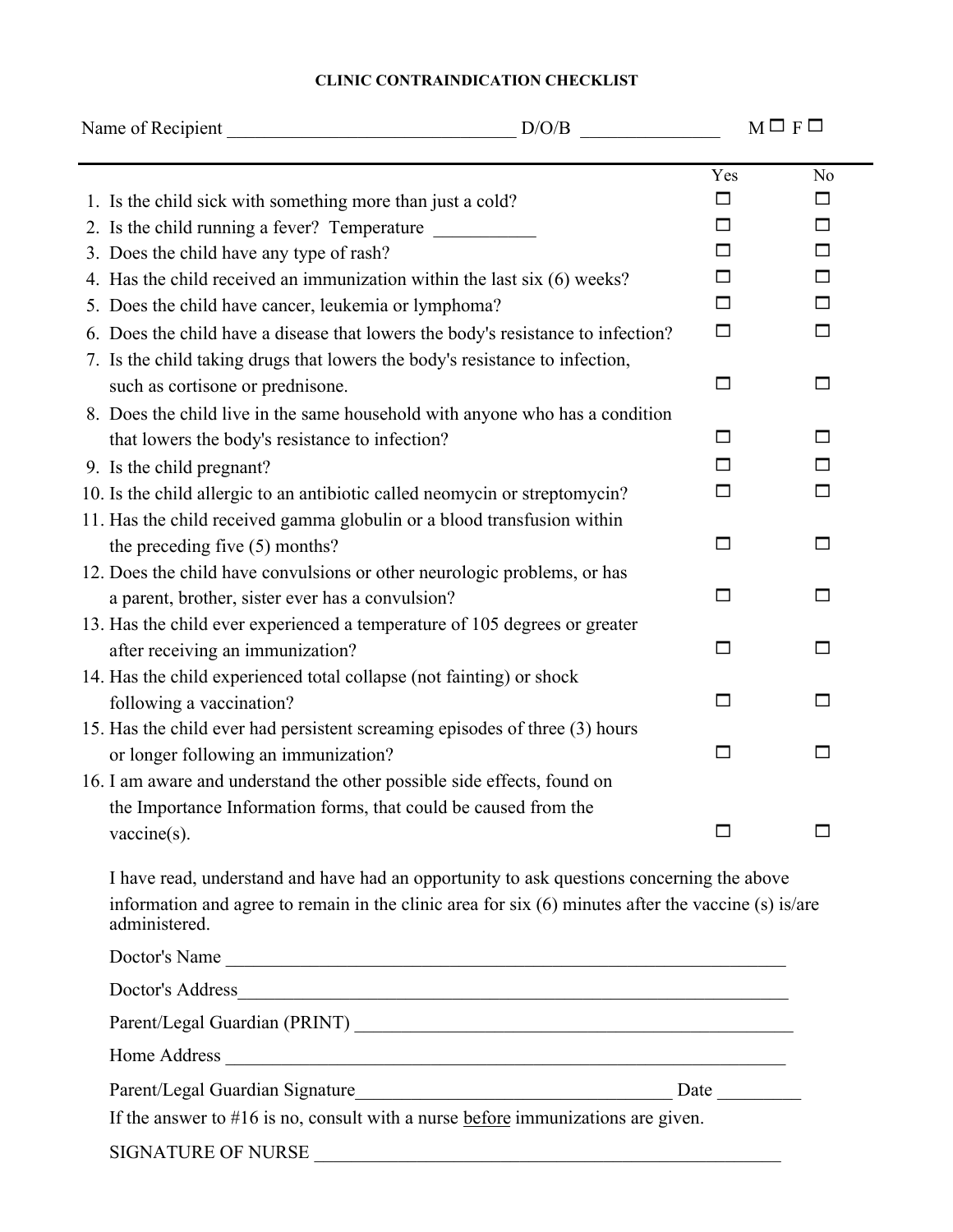## **CORNERSTONE INFORMED CONSENT FORM**

| Name of Participant:    |         |        |        |         |      |        |
|-------------------------|---------|--------|--------|---------|------|--------|
|                         |         | (Last) |        | (First) | (M)  |        |
| Date of Birth:          |         |        |        |         | Male | Female |
|                         | (Month) | (Day)  | (Year) |         |      |        |
| Participant's ID Number |         |        |        |         |      |        |

## **It is important that you read the following. If there is anything that you do not understand, or if you have any questions, be sure to ASK.**

Welcome to Cornerstone, a system that collects data on a wide range of health care services to individuals. These services include WIC (Women, Infants and Children); Immunizations; Case Management; Prenatal and Postpartum Care; Pediatric Primary Care; Early Intervention; Breast and Cervical Cancer; Diabetes Control; Healthy Families Illinois; and Family Health History Questionnaire / Genetics.

We are asking for permission to collect information about the participant and store it in a centralized computer system maintained by the Illinois Departments of Human Services and Public Health. Based on the information collected during the enrollment or registration process, we will determine whether you need further service. Only those authorized health care professionals with a direct need to know about you will have access to this information. Information may be released for service authorization, audit, and evaluation purposes. Necessary information, without any client's name, will be sent to federal agencies that fund these programs.

By signing this consent form, you agree to allow certain information to be collected by this agency/clinic. The person(s) receiving this information has a legal and ethical duty to keep the information confidential and private, and not release it to anyone else without your written permission unless the law allows it.

| A. | I authorize                                                        | (Cornerstone site) |
|----|--------------------------------------------------------------------|--------------------|
|    | to collect information during the enrollment/registration process. |                    |

- B. This authorization covers all the medical, social and financial information about the participant, including: participant background and demographic information; health visit information; medical and developmental history; prenatal, birth, and postpartum data; infant/child visit data; immunization records; participant risks; problems or factors that prevent the participant from receiving proper medical care; appointments made and services received; goals and care plan; WIC food packages; program information; information required by the federal Maternal and Child Health Block Grant Program, and Early Intervention. Any information you do not want released should be written in Part D.
- C. This authorization also covers information about mental health, AIDS, HIV, sexually transmissible diseases, alcoholism, and drug use which may be reported by me. I understand that I am not required to report or discuss those matters with anybody.
- D. The following information I do NOT want to be shared:
- E. I am making this consent within the limits of my legal authority. I understand that I may revoke this consent orally or in writing at any time, but that revoking this consent will not cancel what was done before I revoked it. I also understand and agree not to hold the Illinois Departments of Human Services and Public Health liable for the release of any information about me in accordance with the terms of this consent form.
- F. A photostatic copy/facsimile of this consent will be as valid as the original

| For child participant:                            |    | For adult participant:              |  |  |
|---------------------------------------------------|----|-------------------------------------|--|--|
| Signature of parent/legal guardian/caretaker/Date | ΟR | Signature of adult participant/Date |  |  |
| Signature of Witness:                             |    | Date:                               |  |  |

Revised June 2008